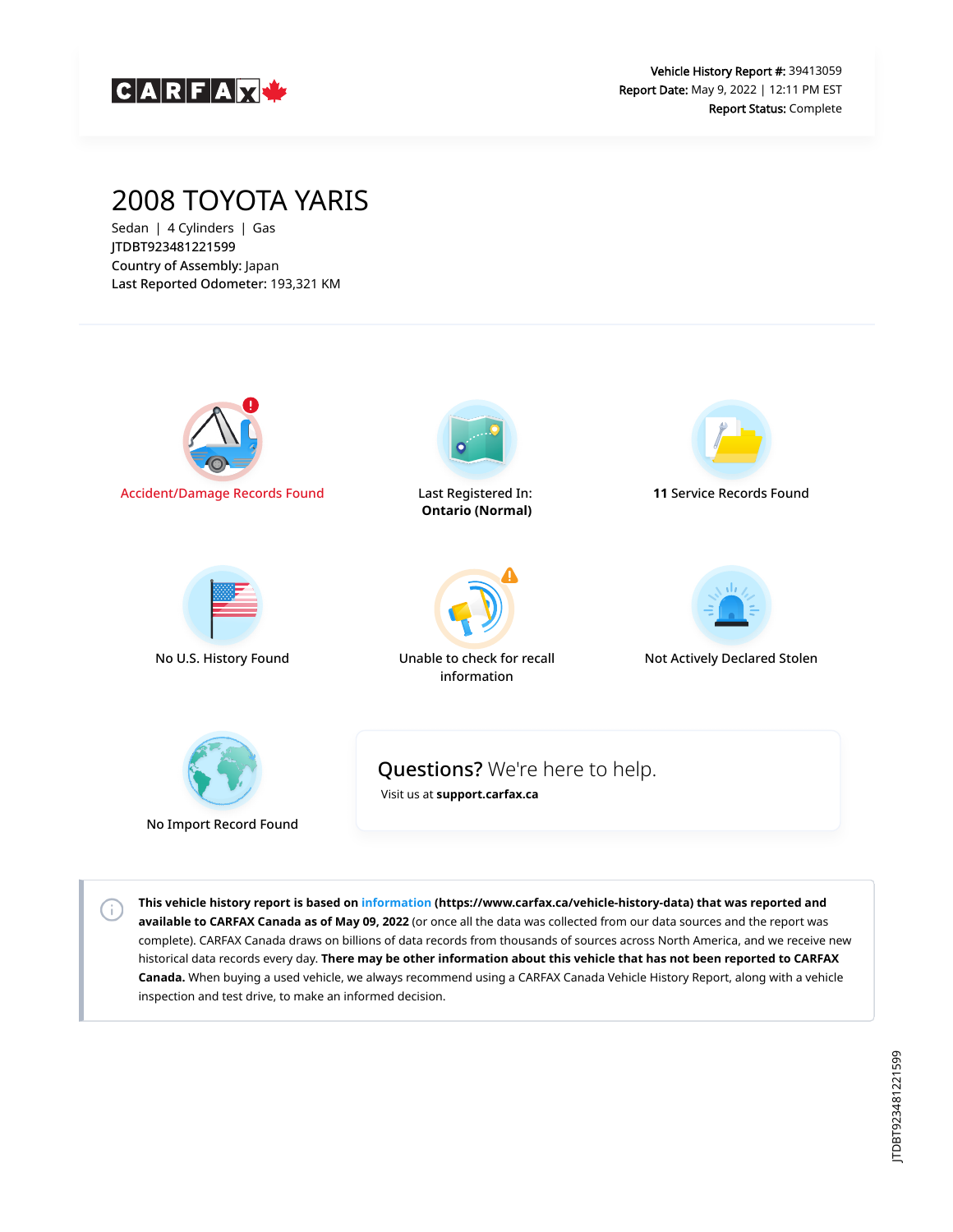# **Vehicle History Report**



# **AL** Accident/Damage

| <b>INCIDENT DATE</b> | <b>DETAILS</b>                                                                                      | <b>AMOUNT</b> |
|----------------------|-----------------------------------------------------------------------------------------------------|---------------|
| <b>@</b> 2010 Oct 15 | Ontario, Canada                                                                                     |               |
|                      | <b>Claim: Unknown</b>                                                                               | \$1,916.00    |
| <b>@</b> 2010 Oct 16 | Ontario, Canada                                                                                     |               |
|                      | Police Reported Accident: Accident reported: moderate damage<br>It hit an animal<br>Damage to front |               |

#### Other Damage Records

| <b>RECORD DATE</b>   | <b>DETAILS</b>  | <b>AMOUNT</b> |
|----------------------|-----------------|---------------|
| <b>@</b> 2011 May 18 | Ontario, Canada |               |
|                      | Glass Record    | \$120.00      |

#### Registration

This vehicle has been registered in the province of **Ontario** in **Canada** with **Normal** branding.

**We checked for:** Inspection Required, Normal, Non-repairable, Rebuilt, Salvage and Stolen.

#### Service Records

| <b>DATE</b> | <b>ODOMETER</b> | <b>SOURCE</b>               | <b>DETAILS</b>                         |
|-------------|-----------------|-----------------------------|----------------------------------------|
| 2013 Jan 7  | 87,362 KM       | Dettmer Tire & Auto Service | Vehicle serviced                       |
|             |                 | Guelph, Ontario, Canada     | Tire(s) replaced<br>$\bullet$          |
| 2016 Nov 27 | 130,358 KM      | Jiffy Lube                  | <b>Vehicle serviced</b>                |
|             |                 | Guelph, Ontario, Canada     | Oil and filter changed<br>٠            |
| 2017 Jan 9  | 132,021 KM      | Dettmer Tire & Auto Service | Vehicle serviced                       |
|             |                 | Guelph, Ontario, Canada     | Tire(s) replaced<br>$\bullet$          |
| 2017 Sep 11 | 141,593 KM      | Double B Automotive         | Vehicle serviced                       |
|             |                 | Guelph, Ontario, Canada     | Front brake pads replaced<br>$\bullet$ |
|             |                 |                             | Brakes checked<br>$\bullet$            |
|             |                 |                             | Oil and filter changed<br>$\bullet$    |
|             |                 |                             | Transmission fluid flushed<br>٠        |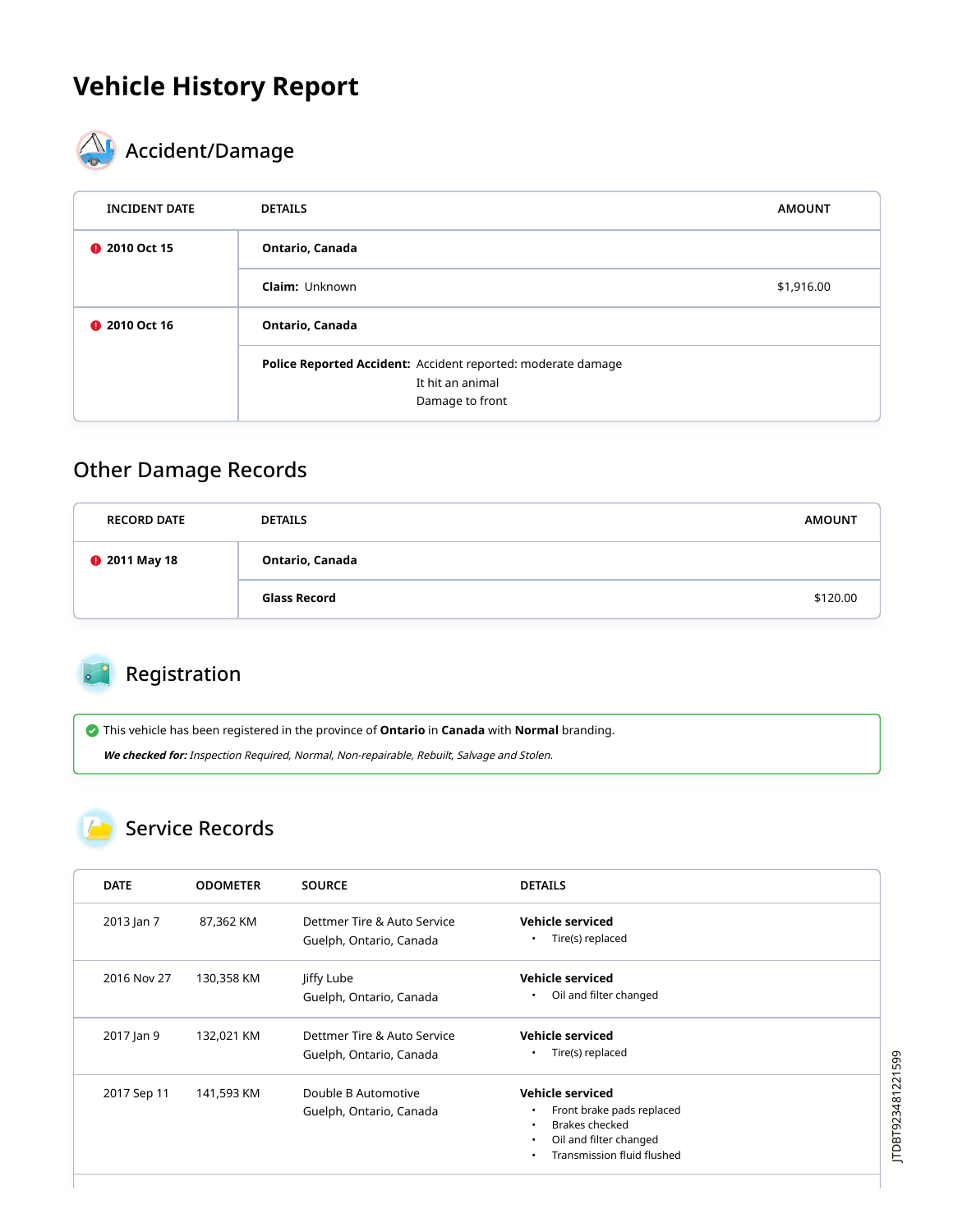| <b>DATE</b> | <b>ODOMETER</b> | <b>SOURCE</b>                                  | <b>DETAILS</b>                                                                                          |
|-------------|-----------------|------------------------------------------------|---------------------------------------------------------------------------------------------------------|
| 2018 May 18 | 152,897 KM      | Double B Automotive<br>Guelph, Ontario, Canada | Vehicle serviced<br>Oil and filter changed                                                              |
| 2018 Oct 9  | 156,834 KM      | Double B Automotive<br>Guelph, Ontario, Canada | <b>Vehicle serviced</b><br>Oil and filter changed                                                       |
| 2018 Dec 21 | 158,936 KM      | Double B Automotive<br>Guelph, Ontario, Canada | <b>Vehicle serviced</b><br>Rear shock absorber(s) replaced                                              |
| 2019 Apr 15 | 162,581 KM      | Double B Automotive<br>Guelph, Ontario, Canada | Vehicle serviced<br>Oil and filter changed                                                              |
| 2019 Jul 23 | 166,253 KM      | Double B Automotive<br>Guelph, Ontario, Canada | Vehicle serviced<br>Maintenance inspection completed<br>Brakes checked<br>Oil and filter changed<br>٠   |
| 2019 Aug 6  | 167,142 KM      | Double B Automotive<br>Guelph, Ontario, Canada | <b>Vehicle serviced</b><br><b>Brakes checked</b>                                                        |
| 2021 Oct 6  | 193,321 KM      | Jiffy Lube #2833<br>Guelph, Ontario, Canada    | <b>Vehicle serviced</b><br>Maintenance inspection completed<br>Oil and filter changed<br>Fluids checked |

#### <span id="page-2-0"></span>Open Recalls  $\bullet$  D

 We are unable to check for recall information on this vehicle. Please visit TOYOTA's website for the most current recall information on this, or any, TOYOTA vehicle **[https://www.toyota.ca/toyota/en/owners/recalls.](https://www.toyota.ca/toyota/en/owners/recalls)**

#### <span id="page-2-1"></span>Stolen Vehicle Check

This vehicle is not actively declared stolen.

### Detailed History

| <b>DATE</b> | <b>ODOMETER</b> | <b>SOURCE</b>                          | <b>RECORD TYPE</b> | <b>DETAILS</b>                                           |
|-------------|-----------------|----------------------------------------|--------------------|----------------------------------------------------------|
| 2008 Apr 29 |                 | Motor Vehicle Dept.<br>Ontario, Canada | Canadian Renewal   | Registration Issued or Renewed<br>First Owner Reported   |
| 2008 May 30 |                 | Motor Vehicle Dept.<br>Ontario, Canada | Canadian Renewal   | Registration Issued or Renewed<br>Previous Use: Personal |
| 2009 May 30 |                 | Motor Vehicle Dept.<br>Ontario, Canada | Canadian Renewal   | Registration Issued or Renewed<br>Previous Use: Personal |
| 2010 May 30 |                 | Motor Vehicle Dept.<br>Ontario, Canada | Canadian Renewal   | Registration Issued or Renewed<br>Previous Use: Personal |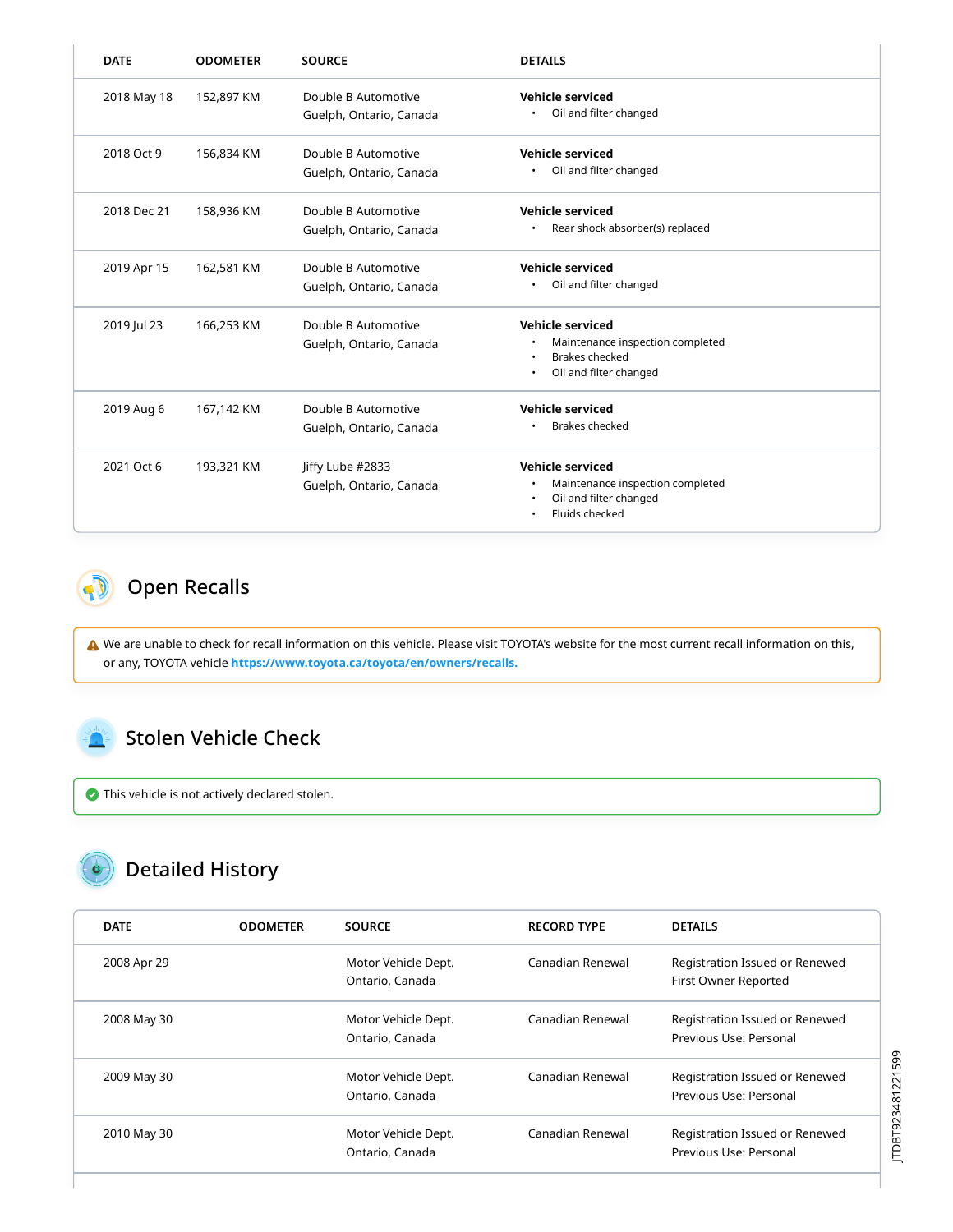| <b>DATE</b> | <b>ODOMETER</b> | <b>SOURCE</b>                                          | <b>RECORD TYPE</b> | <b>DETAILS</b>                                                               |
|-------------|-----------------|--------------------------------------------------------|--------------------|------------------------------------------------------------------------------|
| 2010 Oct 15 |                 | Ontario, Canada                                        | Unknown            |                                                                              |
| 2010 Oct 16 |                 | Police Reported Accident<br>Ontario, Canada            | Police Report      | Accident Reported:<br>moderate damage<br>It hit an animal<br>Damage to front |
| 2011 May 18 |                 | <b>Insurance Records</b><br>Ontario, Canada            | Glass Record       | \$120.00                                                                     |
| 2011 May 30 |                 | Motor Vehicle Dept.<br>Ontario, Canada                 | Canadian Renewal   | Registration Issued or Renewed<br>Previous Use: Personal                     |
| 2012 May 30 |                 | Motor Vehicle Dept.<br>Ontario, Canada                 | Canadian Renewal   | Registration Issued or Renewed<br>Previous Use: Personal                     |
| 2013 Jan 7  | 87,362 KM       | Dettmer Tire & Auto Service<br>Guelph, Ontario, Canada | Service Record     | Vehicle serviced                                                             |
| 2013 May 30 |                 | Motor Vehicle Dept.<br>Ontario, Canada                 | Canadian Renewal   | Registration Issued or Renewed<br>Previous Use: Personal                     |
| 2013 Dec 29 |                 | Motor Vehicle Dept.<br>Ontario, Canada                 | Canadian Renewal   | Registration Issued or Renewed<br>Previous Use: Personal                     |
| 2014 Dec 22 |                 | Motor Vehicle Dept.<br>Ontario, Canada                 | Canadian Renewal   | Registration Issued or Renewed<br>Previous Use: Personal                     |
| 2015 Dec 29 |                 | Motor Vehicle Dept.<br>Ontario, Canada                 | Canadian Renewal   | Registration Issued or Renewed<br>Previous Use: Personal                     |
| 2016 Nov 27 | 130,358 KM      | Jiffy Lube<br>Guelph, Ontario, Canada                  | Service Record     | Vehicle serviced                                                             |
| 2016 Dec 29 |                 | Motor Vehicle Dept.<br>Ontario, Canada                 | Canadian Renewal   | Registration Issued or Renewed<br>Previous Use: Personal                     |
| 2017 Jan 9  | 132,021 KM      | Dettmer Tire & Auto Service<br>Guelph, Ontario, Canada | Service Record     | Vehicle serviced                                                             |
| 2017 Sep 11 | 141,593 KM      | Double B Automotive<br>Guelph, Ontario, Canada         | Service Record     | Vehicle serviced                                                             |
| 2017 Dec 29 |                 | Motor Vehicle Dept.<br>Ontario, Canada                 | Canadian Renewal   | Registration Issued or Renewed<br>Previous Use: Personal                     |
| 2018 May 18 | 152,897 KM      | Double B Automotive<br>Guelph, Ontario, Canada         | Service Record     | Vehicle serviced                                                             |
| 2018 Oct 9  | 156,834 KM      | Double B Automotive<br>Guelph, Ontario, Canada         | Service Record     | Vehicle serviced                                                             |
| 2018 Dec 21 | 158,936 KM      | Double B Automotive<br>Guelph, Ontario, Canada         | Service Record     | Vehicle serviced                                                             |